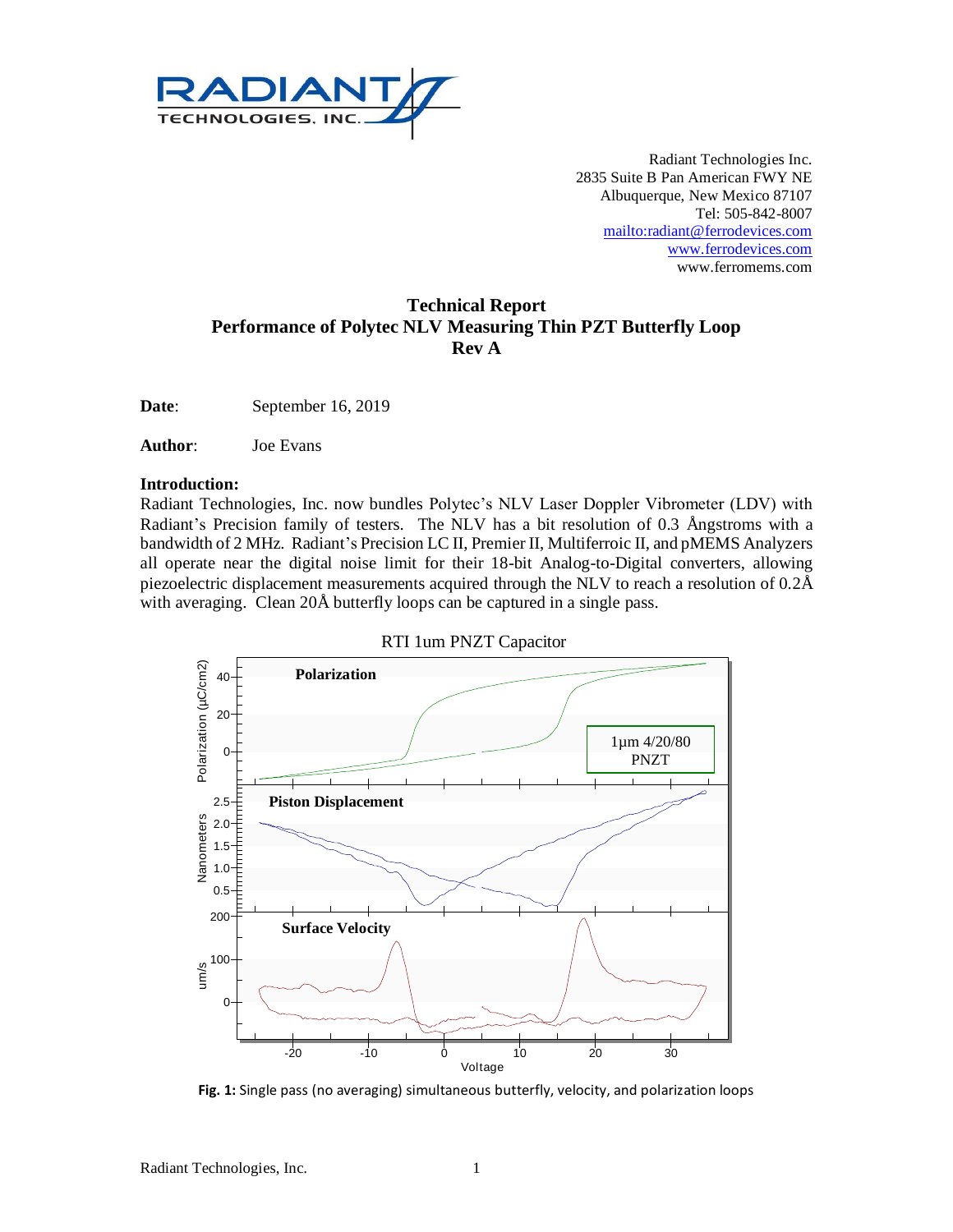#### **Test Configuration:**

Radiant Non-linear Materials Analyzers precisely measure charge generated by any sample affected by such stimuli as pressure, temperature, or vibration. Most frequently, the stimulus is voltage applied to the sample by a 10MHz arbitrary waveform generator inside the tester. Polarization values down to a few femtocoulombs can be captured by the charge measurement circuitry. Each tester has two extra voltage measurement channels that are captured simultaneously point-per-point with the polarization measurement and the stimulus voltage. All four channels are synchronized to within 10 nanoseconds using an internal high-precision clock. The two voltage channels will capture displacement and velocity signals from the NLV as it measures the movement of a sample's surface during any test. That surface may be the arm of a MEMS structure or the top electrode of the capacitor itself.



**Fig. 2:** Functional Diagram of an Ångstrom-level Piezoelectric Test Configuration

The spot diameter of the NLV is 20 microns using its standard optics. The working distance is approximately 8 inches or 20 centimeters. Microscope objectives can be inserted to increase magnification, reduce the spot size down to 2µm, and reduce the working distance to approximately 2 inches (5cm).



**Fig. 3:** 1.7mm pMEMS "Wings" as seen with microscope objective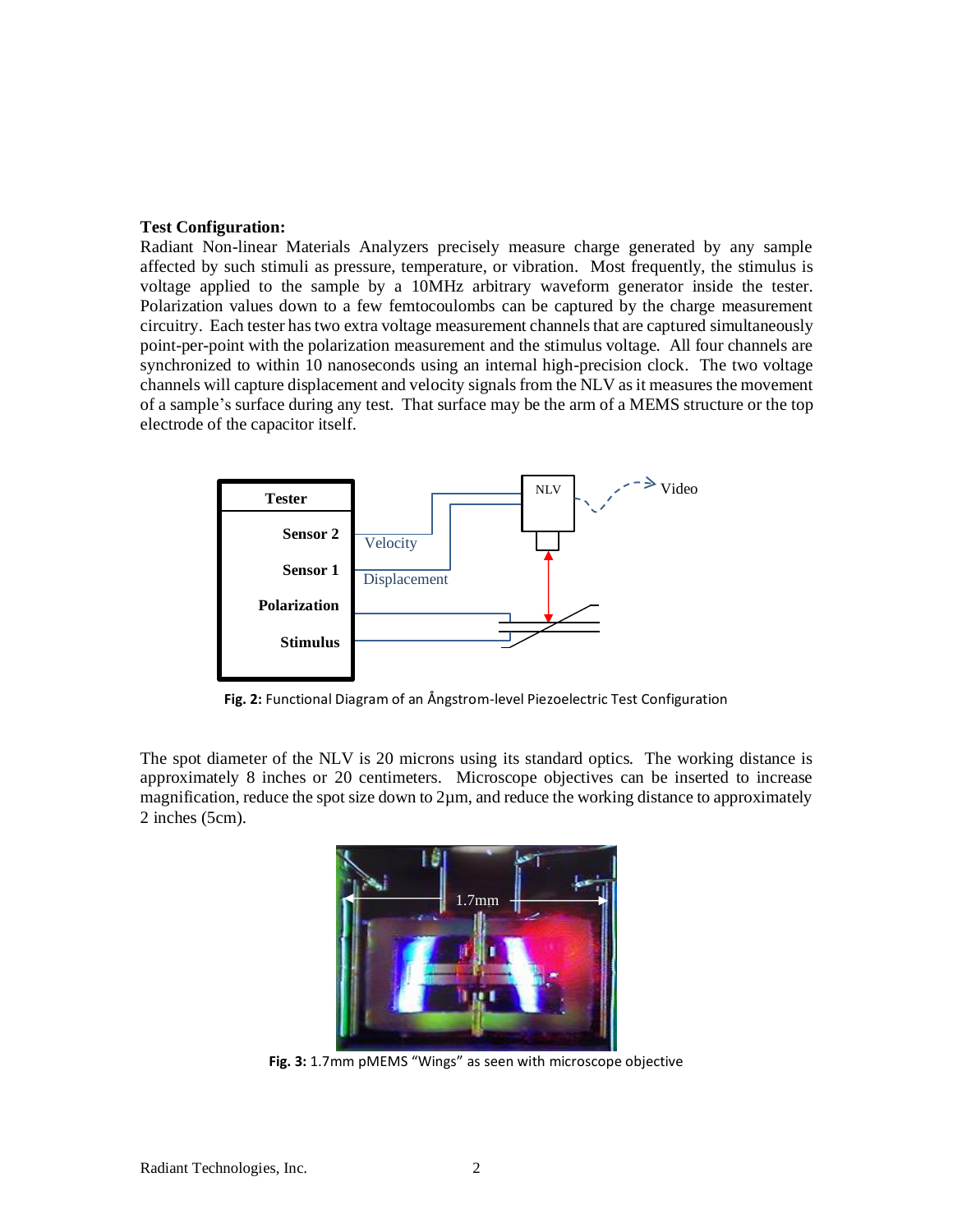The NLV is mounted on a tower looking down at the sample. The sample is placed on an X:Y:Tip:Tilt table which can be adjusted to position the laser spot at the desired location while ensuring that the laser beam reflects back into the NLV optics.



**Fig. 4:** NLV on tower with its control unit and a Precision pMEMS tester

The NLV contains an embedded camera sighted along the laser line. Using the microscope objective, the camera can image small features on piezoMEMS for positioning of the beam down to 10-micron resolution. (See Figure 3.)

The tower fixture may or may not need additional mechanical isolation from what is shown in Figure 4. For butterfly loops at or above 1 kHz in frequency, no extra isolation is necessary to reach 1Å resolution. For test periods slower than 1 kHz, an air table will be necessary to eliminate building motion and traffic noise transmitted through the building slab.

The NLV may also be mounted horizontally on an optical table resulting in an even lower noise floor than can be achieved with the tower fixture.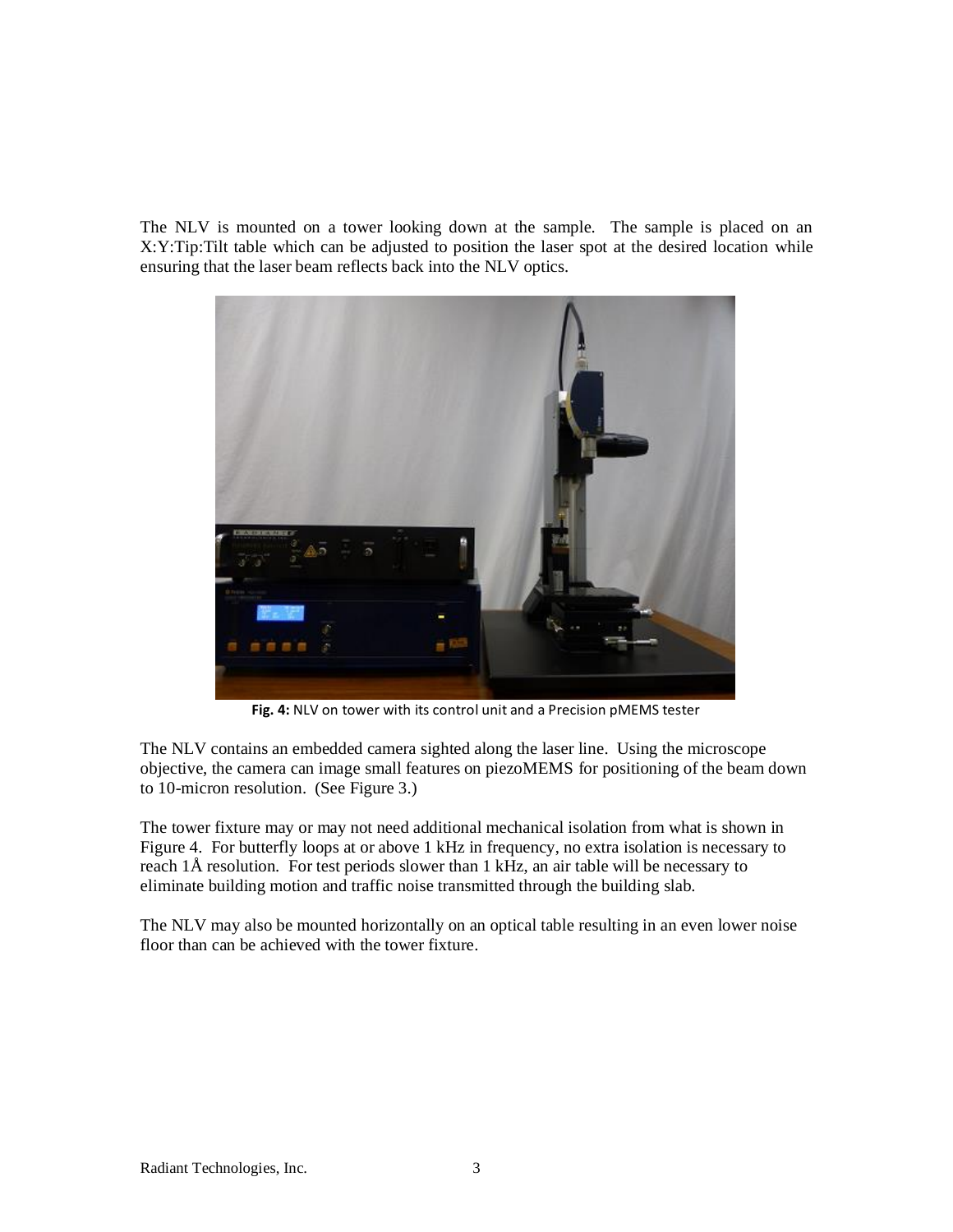

**Fig. 5:** NLV on optical table measuring piezoMEMS resonator

#### **Butterfly Loop Measurement:**

The data in Figure 1 are of the vertical *d<sup>33</sup>* piston motion of the top surface of a 1µm-thick ferroelectric capacitor consisting of 4/20/80 PNbZT with platinum electrodes. The sample was wire-bonded onto a TO-18 transistor header so it could be inserted into a socket connected to the tester.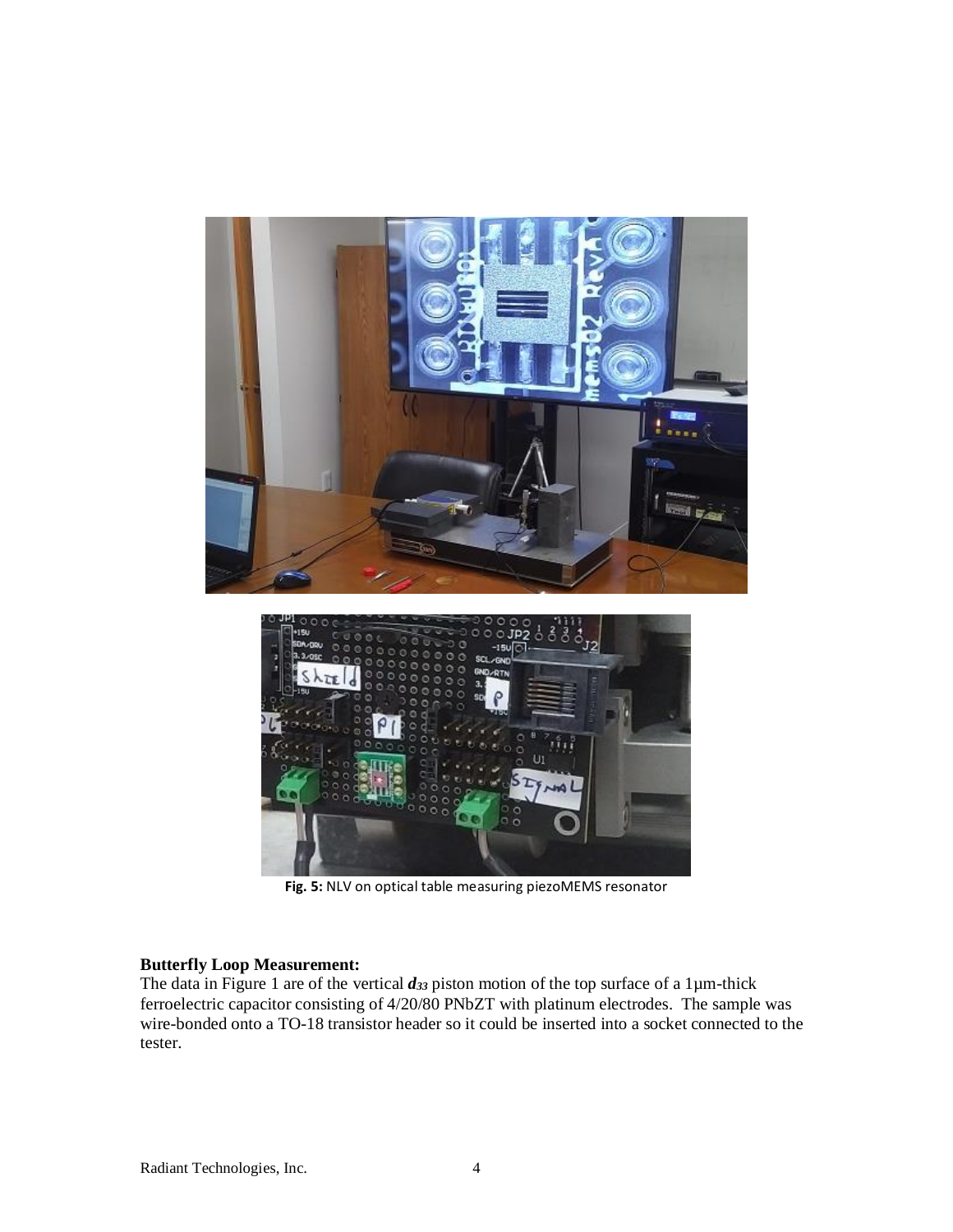

**Fig. 6:** Laser spot on 1µm-thick PNZT capacitor on test printed circuit board.

The capacitor is 400µm long by 250µm wide and is clamped to the silicon substrate. The clamping reduces the apparent piezoelectric coefficient of the capacitor to perhaps  $1/4^{th}$  of that of a free actuator. The speckle of the LDV laser beam on the top surface of the capacitor under test can be seen in Figure 6. The period for the single hysteresis loop in Figure 1 was 200 microseconds (5 kHz) captured by the Advanced Piezo Task in the Vision Research Management System. The plot in Figure 7 below is the same sample from Figure 1 averaged over four sequential loops.



**Fig. 7:** The sample in Figure 1 averaged four times.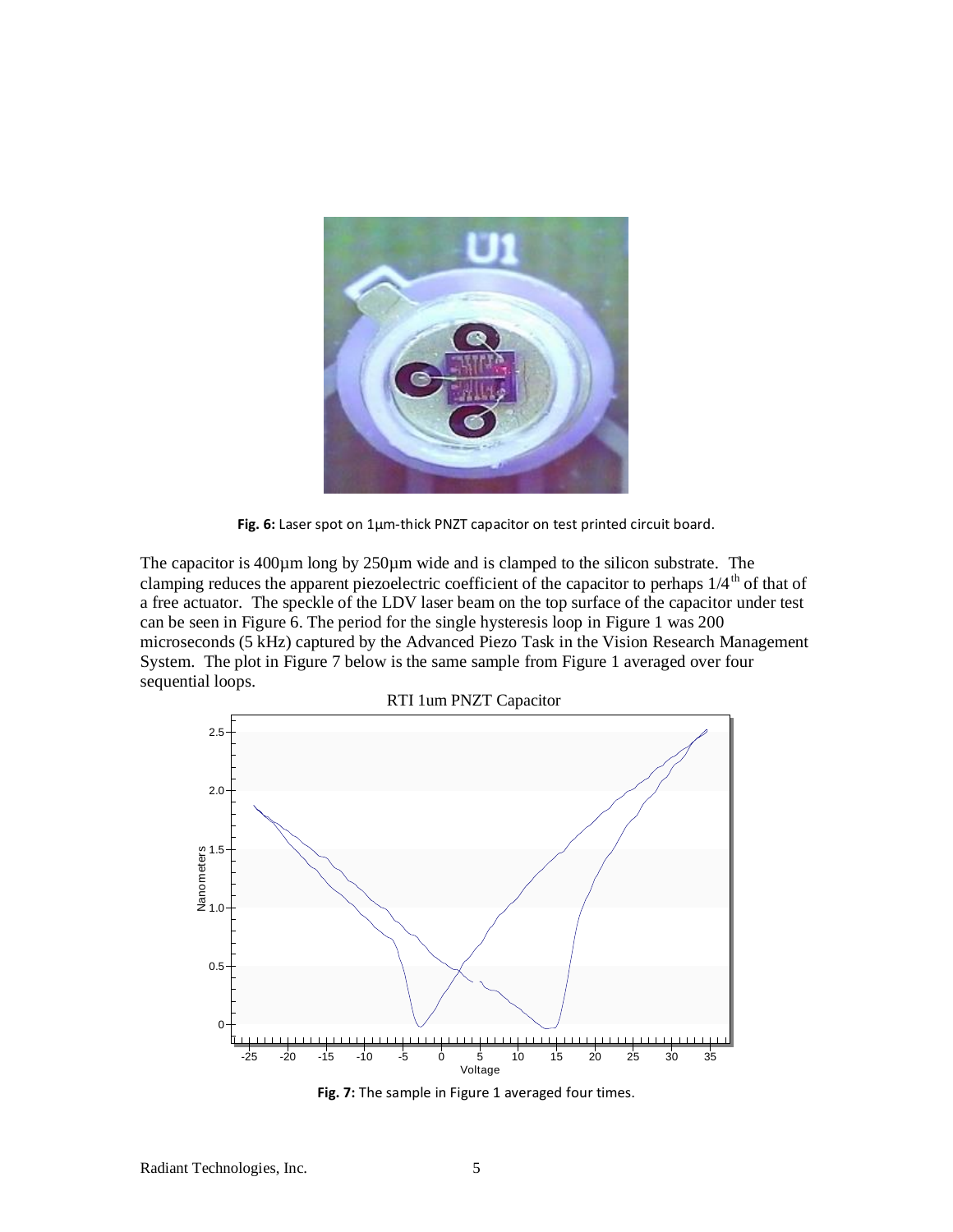The Advanced Piezo Task in Vision provides tools for collecting and averaging multiple passes on the sample. Coupled with the NLV, Advanced Piezo makes it possible to approach the minimum resolution of the NLV LDV.

## **E31 Cantilever Fixture:**

Radiant's E31 fixture is designed so an inexpensive photonic sensor can be used to detect the tip motion of 72-millimeter-long silicon cantilevers actuated by large-area capacitors on their top surfaces. The standard cantilever geometry for micron-thick ferroelectric thin film capacitors is in Figure 8.



For detailed information about the physics, operation, and test results for Radiant's standard E31

cantilever fixture, see "Proposal for Universal e31 system Rev A". It is possible to measure the piezoelectric properties of very thin films on cantilever substrates or

films that have low piezoelectric constants like aluminum nitride or PVDF derivatives. Two factors complicate results for these types of samples and force the use of an LDV for measuring their very small cantilever tip displacements.

- 1. The lower piezoelectric constants mean smaller tip motions below the sensitivity of the photonic sensor normally supplied with Radiant's E31 cantilever fixture.
- 2. In the case of very thin films, higher defect densities mean that the area of the actuator capacitor must be reduced dramatically in order to yield functional devices. Tip displacement scales linearly with actuator width and parabolically with actuator length.

Using an industrial version of the Polytec NLV (the OFV534 laser with OFV5000 controller) in place of the photonic sensor in Radiant's E31 cantilever fixture, it was possible for a Precision Multiferroic II to measure tip displacements of no more than 2.5 nanometers and verify that the *e<sup>31</sup>* coefficient of Radiant's 4/20/80 PLZT films is the same from 1700Å up to 1µm thicknesses. The cantilever actuator capacitor was tiny in comparison to that on Radiant's standard cantilever.



**Fig. 9:** Top-Standard Cantilever. Bottom-Same cantilever with 40,000 square micron actuator capacitor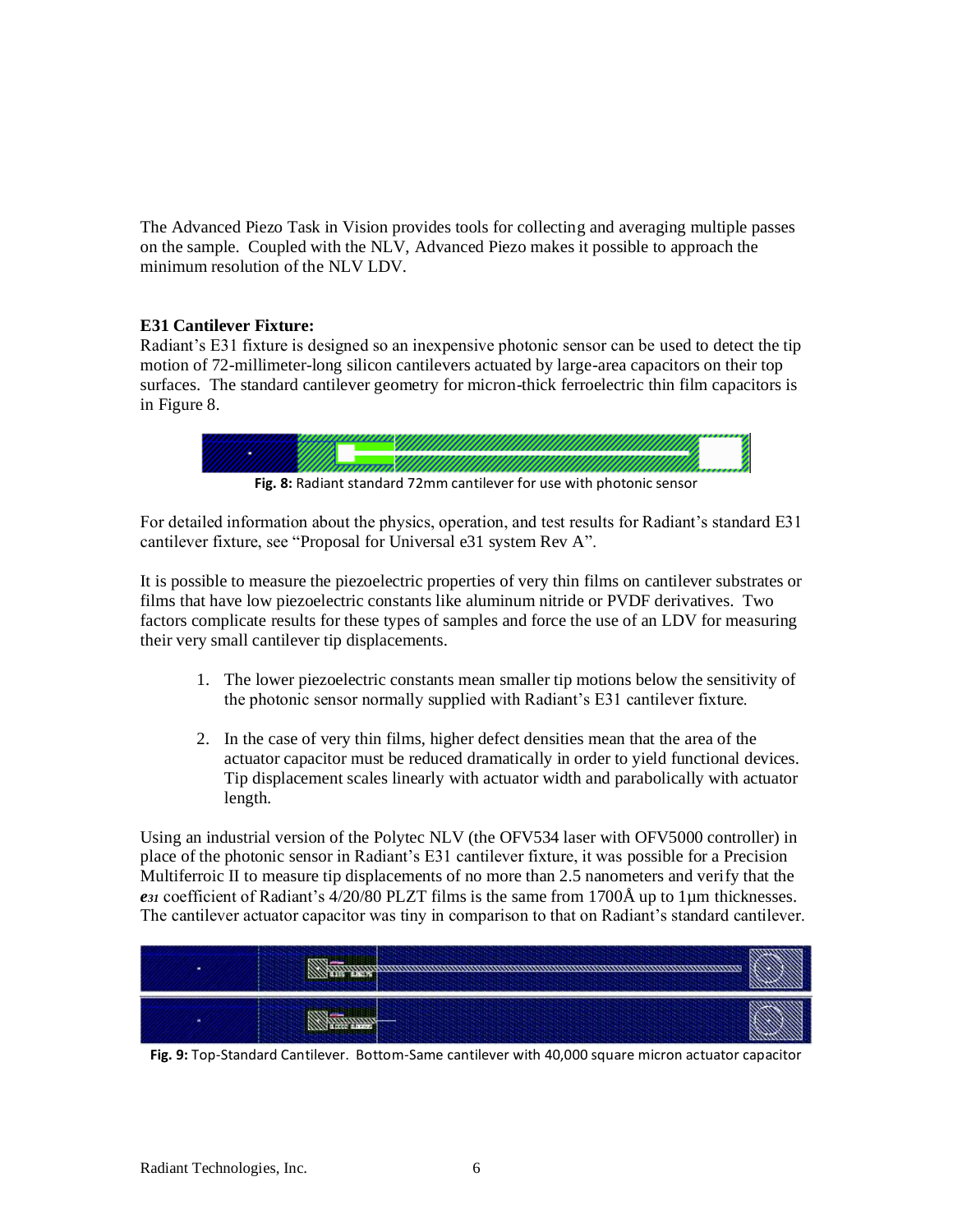The fixture was placed on an air table at Polytec with the LDV looking down on the cantilever tip affixed to a version of the E31 cantilever fixture especially designed to work with lasers.



**Fig. 10:** LDV with E31 Tower Cantilever Fixture

The tips displacements for all samples in the experiment are plotted in Figure 11 atop a full butterfly loop executed on the one cantilever of the group with 1µm-thick PLZT.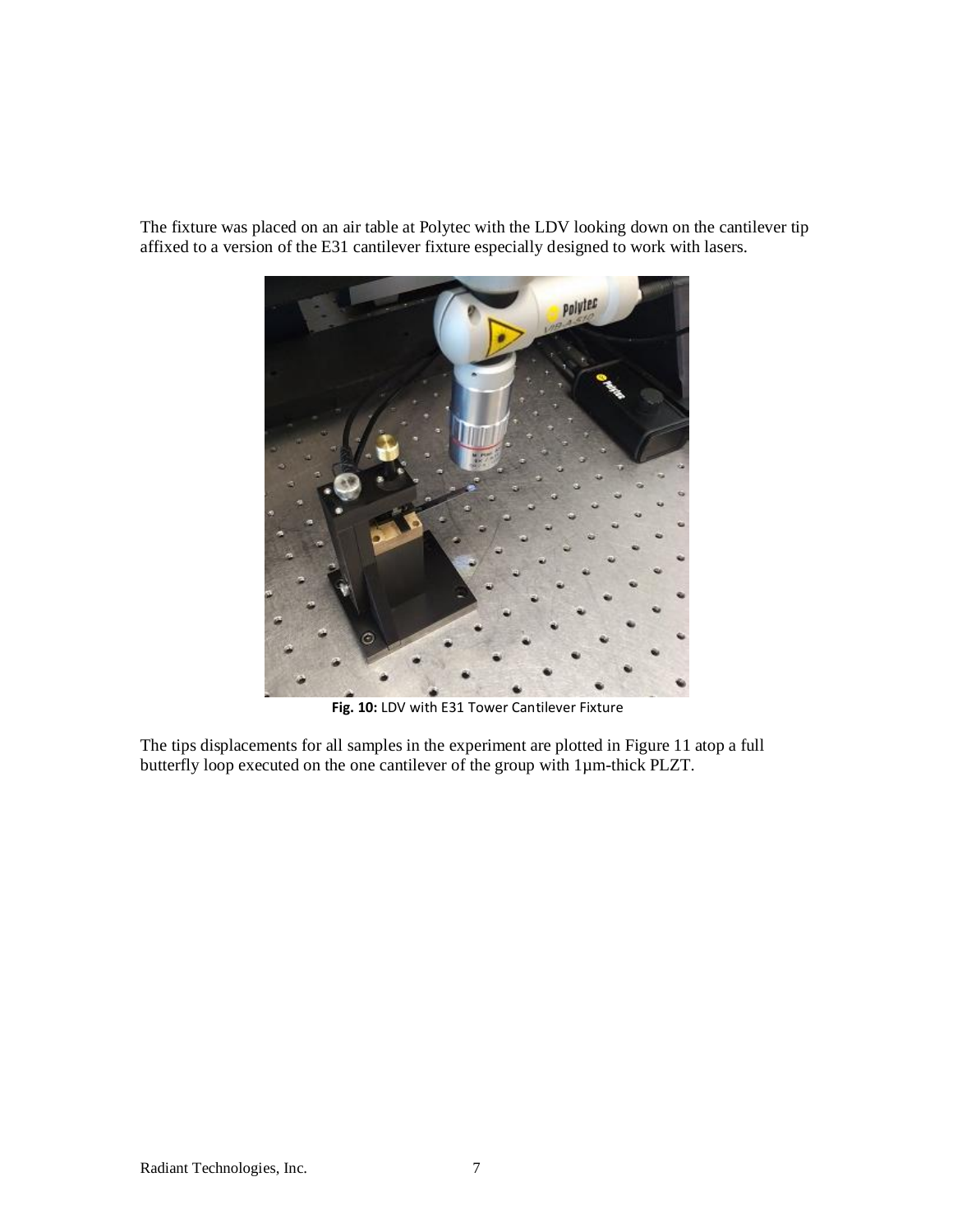

**Fig. 11:** Nanometer cantilever tip displacements vs piezoelectric film thickness.

For more detailed information concerning this particular experiment, go to Radiant's SUPPORT page on its website and download that application note: "Measuring *e<sup>31</sup>* for Sub-micron Films – A Detailed Report".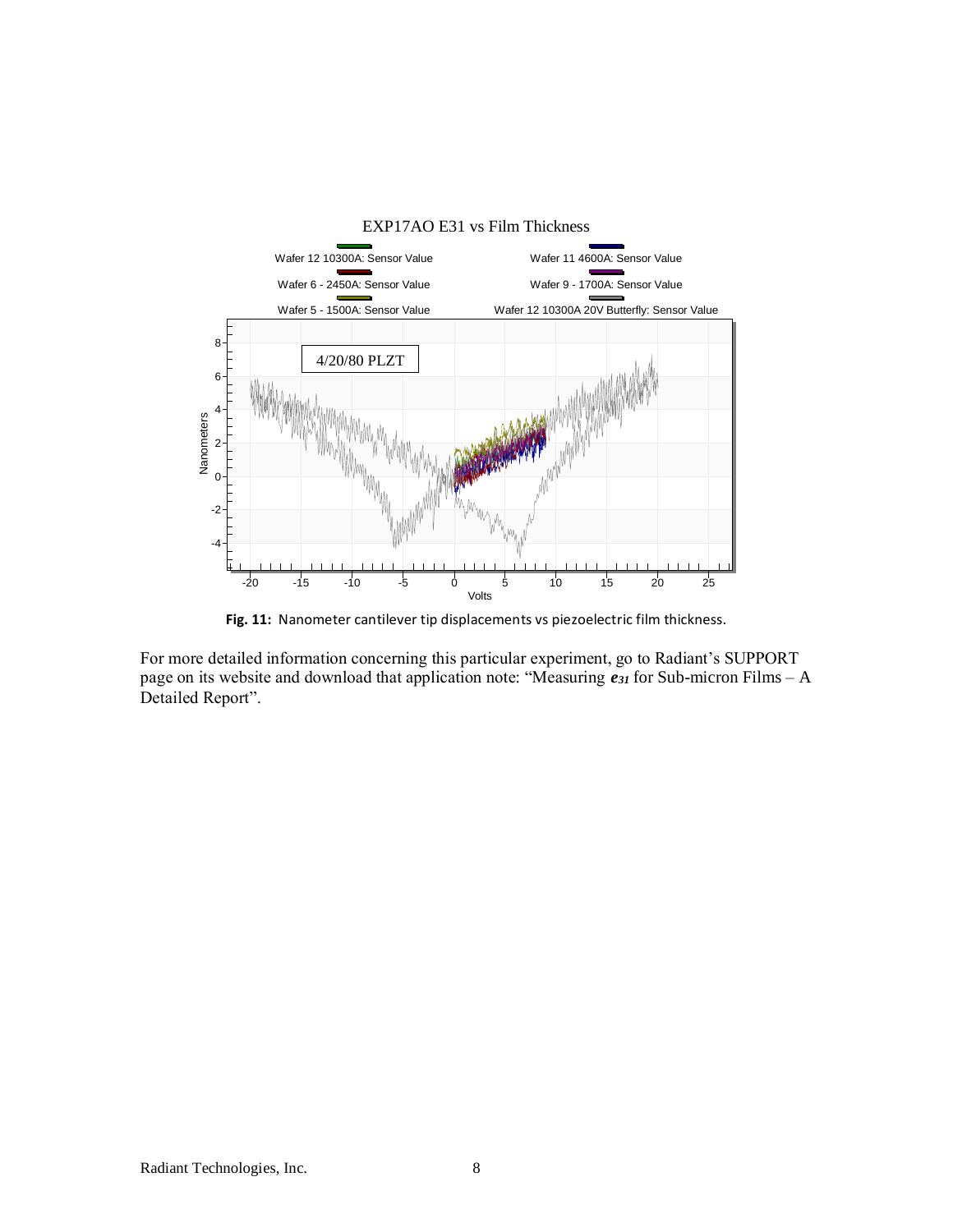Radiant's E31 Cantilever Tower integrates with the new NLV tower.



**Fig. 12:** E31 Tower integrated with NLV LDV

### **Piezoelectric Measurements over Temperature:**

Radiant has explored an exciting new measurement technique that integrates Polytec's NLV LDV with the Linkam temperature chamber and a Radiant tester. Linkam has an excellent world-wide reputation for small, high-quality temperature chambers that fit under microscopes. A Linkam HFS600E-P chamber has a quartz top window through which the NLV may make piezoelectric measurements of bulk piezoelectric actuators, thin ferroelectric film capacitors, or piezoMEMS. The HFS600 has a temperature range of  $-195^{\circ}$ C up to 600 $^{\circ}$ C. It has four external BNC connectors wired to small micropositioner inside the chamber for making electrical connections to samples. The Linkam LTS420E-P is a larger chamber with a temperature range of -195°C up to  $420^{\circ}$ C and eight BNC/micropositioners. Both control to  $0.1^{\circ}$ C under supervision of Test Definitions run in Vision.

To verify that the NLV can measure piezoelectric displacements through the quartz window of an HFS600E-P chamber, Radiant mounted a reference ferroelectric capacitor onto a specially metallized substrate, wire-bonded the capacitors to large probe pads, and connected the capacitors to the BNC connectors using the internal micropositioners of the chamber.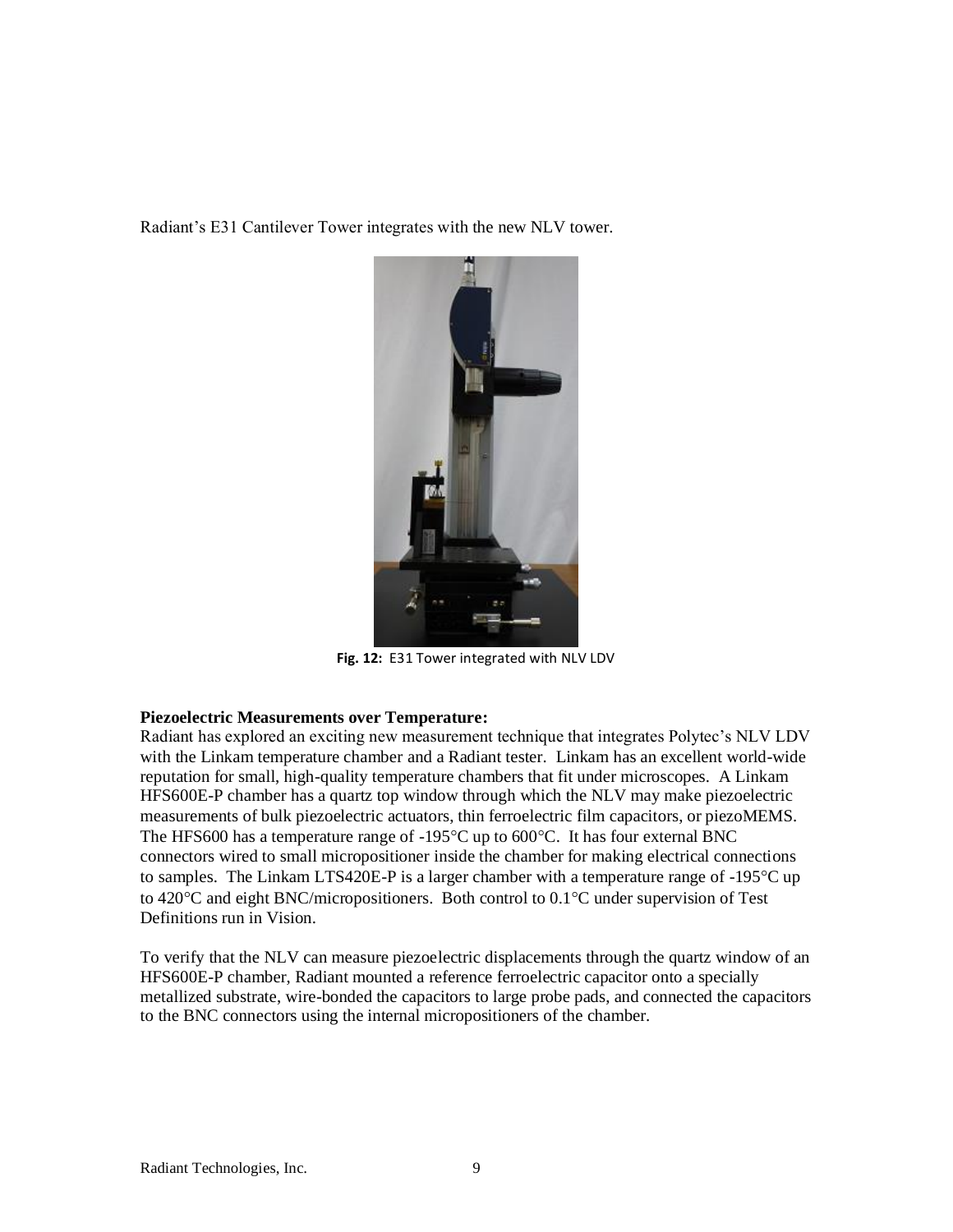

**Fig. 13:** View of sample mounted in the Linkam HFS600E-P thermal chamber (without window in place).

A Test Definition was constructed using the Vision Editor to measure converse *d<sup>33</sup>* butterfly loops of 1 $\mu$ m-thick 4/20/80 PNZT as the sample temperature decreased from 90°C to 30°C. The results are plotted in Figure 14.